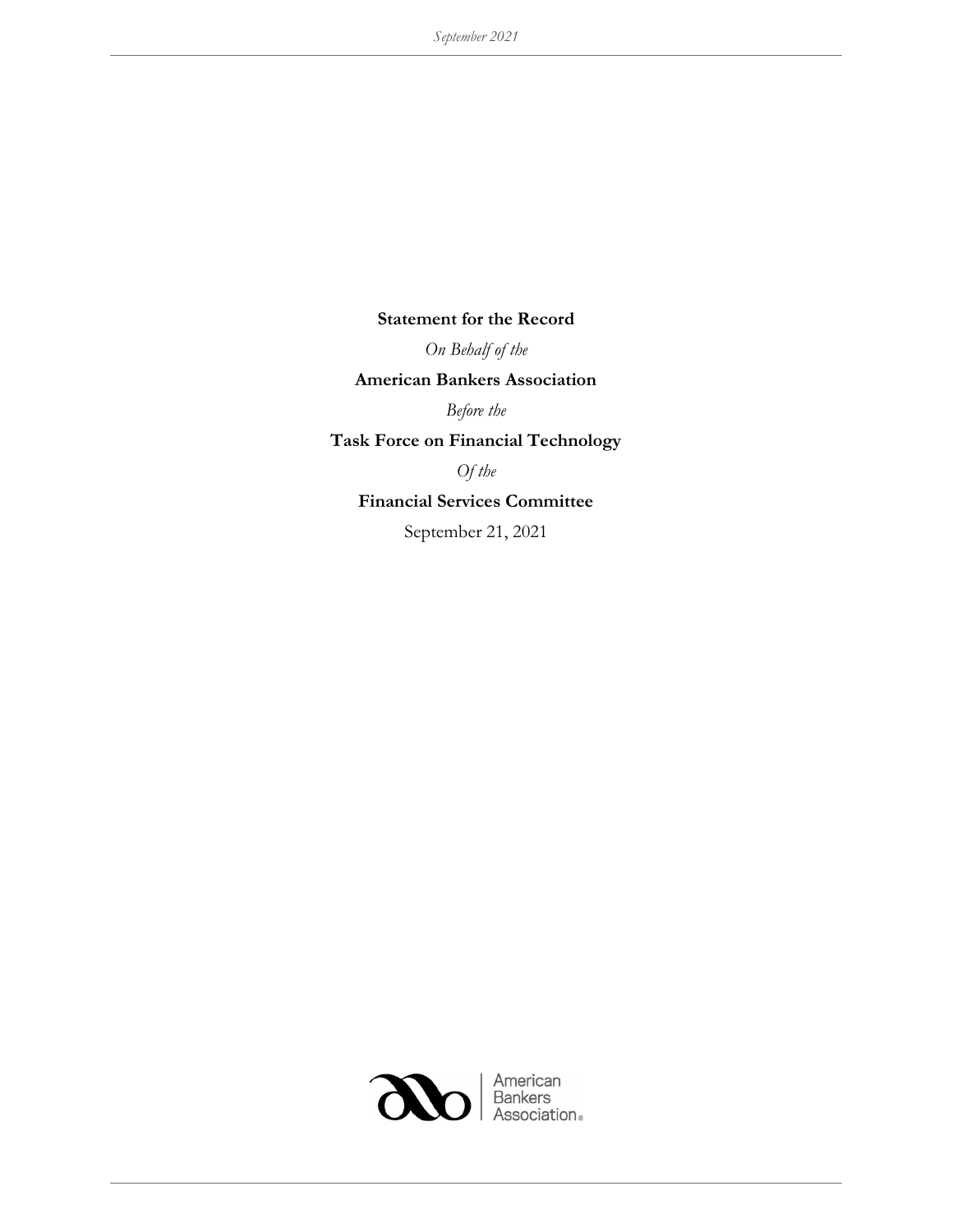## Statement for the Record

On Behalf of the

#### American Bankers Association

Before the

### Task Force on Financial Technology

## Of the

### House Financial Services Committee

September 21, 2021

Chairman Lynch and Ranking Member Davidson, thank you for the opportunity to submit this statement for the record for the hearing titled "Preserving the Right of Consumers to Access Personal Financial Data."

The topic of today's hearing is a timely one that is getting increasing attention. As consumers access novel financial services offerings, it is critical to ensure they retain the protections they have come to expect from their bank. The American Bankers Association (ABA)<sup>1</sup> and our members are working hard to ensure that consumers remain protected when they choose to share their financial data.

Technology has facilitated the creation of a tremendous amount of consumer financial data. The unprecedented proliferation and availability of this data have enabled the development of new financial innovations that stand to benefit customers. However, the inherent sensitivity of this data and the discussion around the appropriate role of large technology companies in banking highlight the timeliness of this issue and the need to ensure that financial data are handled appropriately and securely.

We believe that responsible innovation in financial services will continue to benefit customers as it has throughout the history of banking. The use of data plays a critical role that can help promote competition and financial inclusion, make it possible to extend credit to many more borrowers, and give customers improved transparency into the financial products they use every day.

As banks innovate, they do so within an established regulatory framework, backed by strong supervision and oversight that ensures robust customer and data protection. Innovation is also taking place outside of banking. Technology-focused startups are building consumer facing products that rely on access to financial data. As a result, the demand for consumer financial data has increased dramatically, creating a complex market for these data.

We believe that if handled appropriately, access to these data can benefit consumers. This is why ABA and our members fully support their customers' ability to access and share their financial data in a secure, transparent manner that gives them control. Today, banks and technology companies are collaborating to build tools that facilitate access to financial data in a way that protects and empowers consumers.

However, sharing financial information is not without risks. Consumer financial data are extremely sensitive and must be protected appropriately. Accordingly, Congress has recognized the sensitivity

<sup>1</sup> The American Bankers Association is the voice of the nation's \$22.8 trillion banking industry, which is composed of small, regional and large banks that together employ more than 2 million people, safeguard nearly \$19 trillion in deposits and extend \$11 trillion in loans. Learn more at www.aba.com.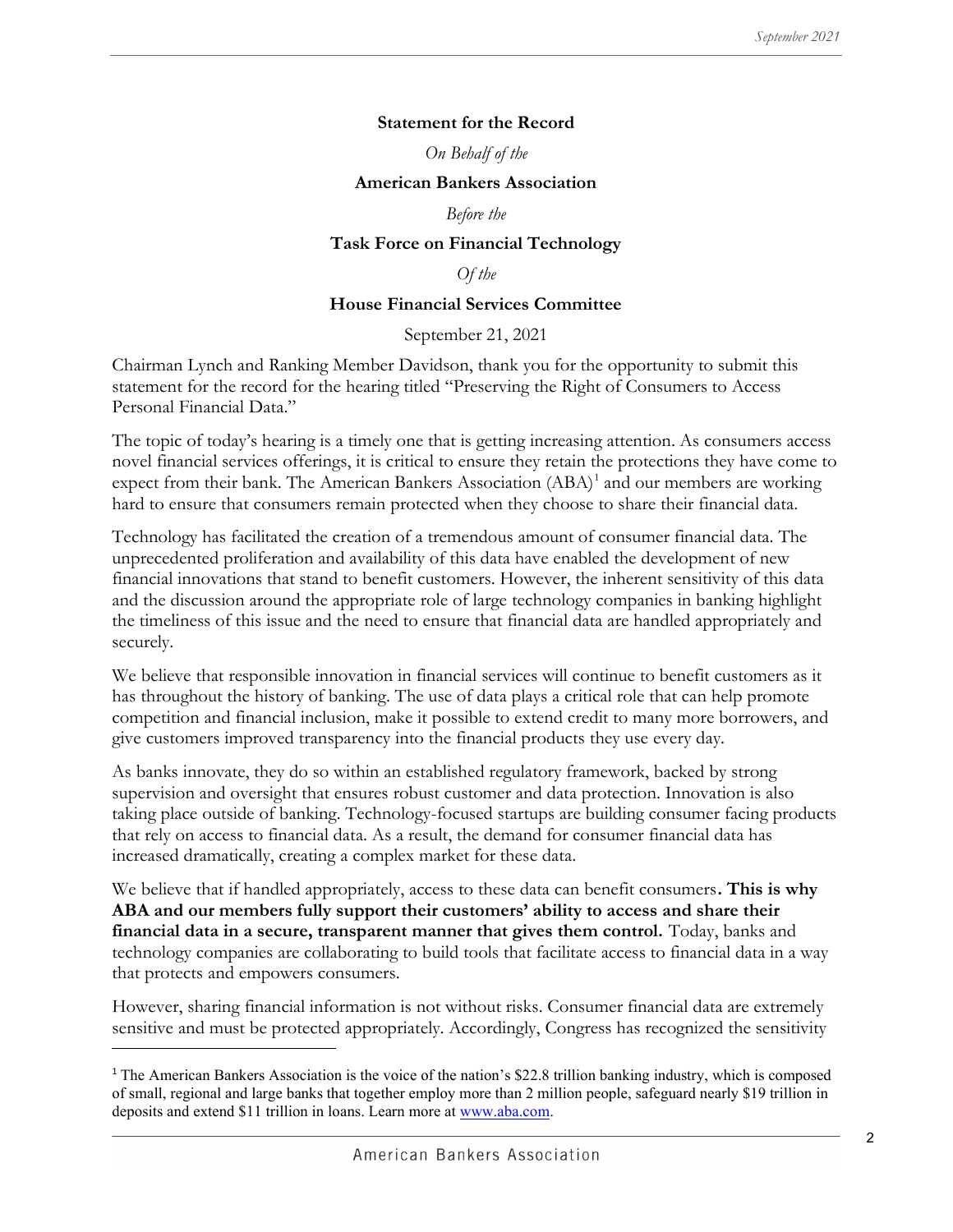of financial information and has provided protections for it under the Gramm-Leach Bliley Act of 1999 (GLBA), which creates a legal framework for protecting consumer data, and for sharing that data with third parties. Banks take very seriously their responsibilities to their customers to maintain the highest level of privacy, security, and control over their financial assets and transactions. Today, consumers trust that their financial data are being protected and handled appropriately. This trust is critical to the functioning of the financial system and is the reason banks dedicate significant resources to safeguarding financial data.

Consumers understand the importance of protecting their financial data and are skeptical about the safety of their data when shared outside of the bank. This was highlighted by recent data from a Morning Consult survey that showed "U.S. Adults Among the Most Concerned With Data-Sharing Fraud." In the survey 63% of respondents believed that more sharing of data between financial services companies will lead to more fraud. [16% disagreed] The survey also highlighted privacy concerns, with 48% of respondents reporting that they are unwilling to "share their financial information with a provider that I do not currently use if it meant they would offer me a personalized financial management services." [34% were willing] <sup>2</sup>

There is significant work underway to ensure that consumers can share their financial data while maintaining these critical protections. In 2017, under then Director Richard Cordray, the Consumer Financial Protection Bureau (CFPB) released a set of guiding principles that has served as the bedrock for industry collaboration. Since then banks, data aggregators, and other technology companies have worked together to invest in technologies that move away from less secure methods of data sharing like screen scraping to more secure Application Programing Interfaces (API) based standards that give consumers transparency and control when they share their financial data.

This work has been highlighted recently by the Executive Order on Promoting Competition in the American Economy<sup>3</sup>, and is currently on the CFPB's rule-making agenda for April 2022.<sup>4</sup> As the CFPB considers next steps to encourage the development of a data ecosystem that protects consumers, we believe it should focus on supporting market developments that are already well underway. Overly prescriptive standards risk undermining the progress that has been made and if not well crafted, may leave consumers exposed. While we believe that continued industry collaboration is the best way to accomplish our shared goal, there are several regulatory clarifications and other recommendations that would help facilitate the continued development of a responsible data sharing ecosystem.

Given the critical role of the CFPB in this process, the remainder of our statement will make the following recommendations for the CFPB as it looks to encourage the development of this important market consistent with the rights outlined in Section 1033 of the Dodd Frank Act.

- Banks support consumers' right to share their data as outlined by the CFPB's principles;
- The industry has made tremendous progress since the CFPB released its principles;
- Prescriptive frameworks would be counterproductive to implementing Section 1033; and

<sup>2</sup> https://morningconsult.com/2021/09/07/open-banking-awareness/

<sup>3</sup> https://www.whitehouse.gov/briefing-room/statements-releases/2021/07/09/fact-sheet-executive-order-onpromoting-competition-in-the-american-economy/

<sup>&</sup>lt;sup>4</sup> https://www.reginfo.gov/public/do/eAgendaViewRule?pubId=202104&RIN=3170-AA78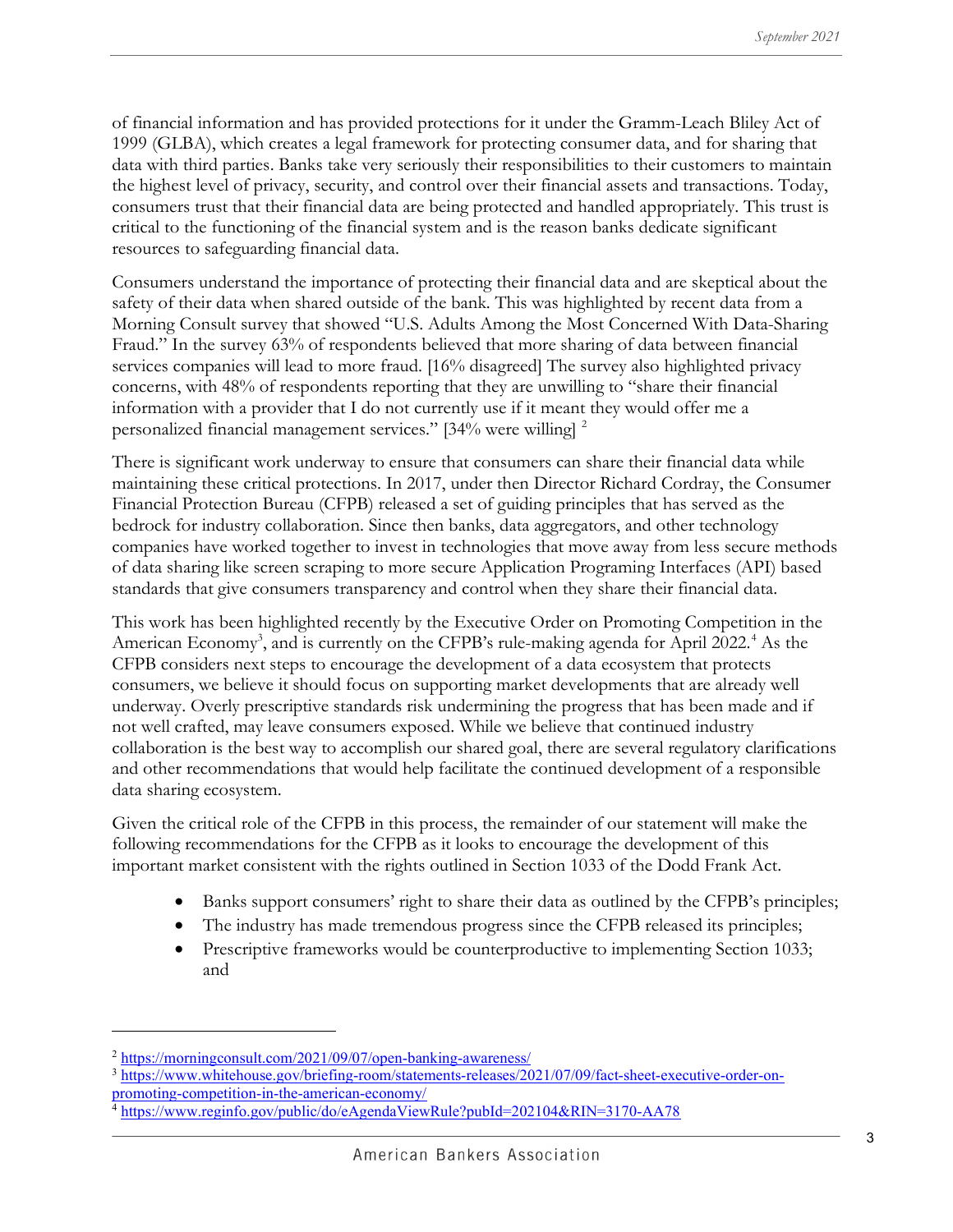There are areas where the CFPB can provide clarity to allow the market to continue to develop.

# Banks support consumers' right to share their data as outlined by the CFPB's principles.

Technology is changing the way consumers engage with their finances and rapidly changing what consumers expect of their bank. Banks are responding to these market changes by investing in new technologies and partnering with startups to bring their customers the latest innovations. These technologies put the branch into consumers' pockets and make it easier to manage their finances. Today, customers expect to be able to access these services across the various platforms they use and to be able to share their data to access new financial services offerings. They also expect to remain protected wherever they receive their financial services. As a result, banks see the ability to allow consumers to securely share their financial data as critical to their competitiveness.

This is why banks have long supported<sup>5</sup> their customers' ability to share their financial data. However, making this data available is not as easy as flipping a switch. Banks are trusted custodians of their customers' most sensitive data and consumers expect the application of appropriate protections designed to maintain the safety and security of that information wherever they engage with their finances. We believe access to data is only part of the equation that must be supported by robust consumer protections to ensure it benefits, not harms, consumers.

The complexity of this issue and the importance of ensuring that consumers remain protected is why Congress gave the CFPB authority to prescribe standards to implement the rights outlined in Section 1033.

In 2017, the CFPB released a set of principles<sup>6</sup> to support responsible sharing of consumer data. According to then Director Richard Cordray, "these principles express our vision for realizing an innovative market that gives consumers protection and value." Importantly, these principles recognized the critical balance of ensuring consumers have the ability to share their data, while ensuring they remain protected when they do so.

These principles have served as a flexible bedrock for meaningful industry discussions that has facilitated real progress. Since the principles were released, industry collaboration has led to the development of technical standards, industry utilities, and other technologies and practices that can help enable responsible sharing.

ABA supports these principles which are consistent with our own long-held principles outlining what consumers should expect when they share their financial data.

## 1.Access

Banks support our customers' ability to use third parties to access their financial account data in a way that is safe and secure.

<sup>5</sup> https://www.consumerfinancemonitor.com/wp-content/uploads/sites/14/2017/02/ABA-Comment-CFPB-Data-Aggregators.pdf

<sup>6</sup> https://files.consumerfinance.gov/f/documents/cfpb\_consumer-protection-principles\_data-aggregation.pdf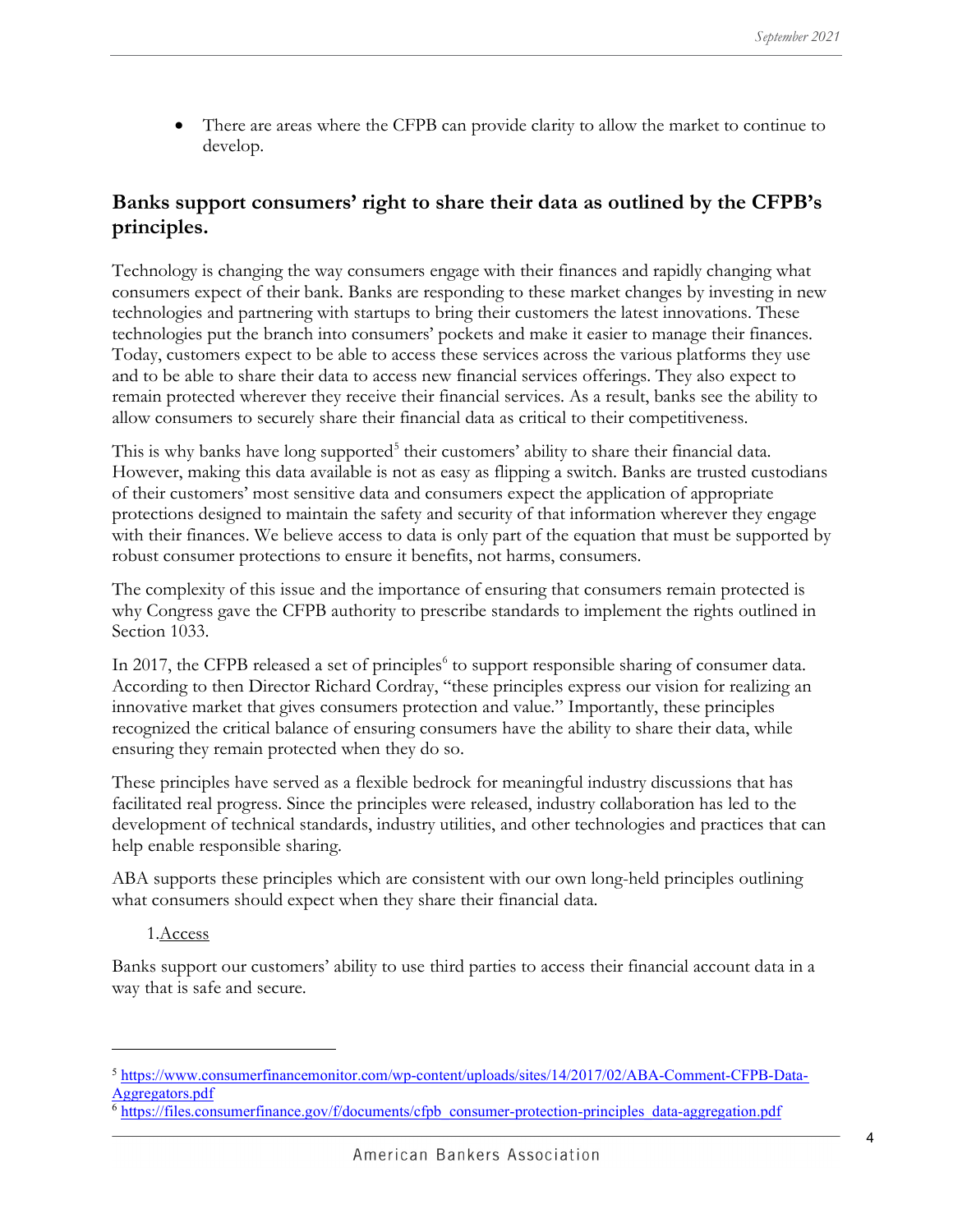## 2.Security

Consumers deserve the same level of data security and protection afforded by regulated financial institutions ("bank-level") regardless of where and with whom they choose to share their data. This means that consumer data are treated the same – and subject to GLBA or substantively similar protections – whether at a bank or a third party.

# 3. Transparency

Consumers must have transparency about how companies use their financial data, including companies that they permit to access their data. It should be clear to consumers what data a technology company is accessing, which downstream parties are getting access to the data, how long the company is holding this data, and how the data is or may be used. This should be accomplished by affirmative consent and clear, accessible, and understandable legal disclaimers.

## 4.Control

When consumers share their financial data they should have control over what information is shared, how it is used, and for how long it may be used. Intuitive control would allow consumers to see easily who is authorized to receive their data, modify what access they have, and revoke that access when a service is no longer used. If consumers can easily control the data being accessed, they can better understand what is being used and protect themselves accordingly.

## 5.Minimization

Consumers should expect that data sharing is limited to the data that are needed to provide the service they have authorized and only maintain these data as long as necessary to provide the service. Limiting sharing to necessary data helps minimize privacy risks and allows consumers to clearly understand what kind of data is being accessed and used. Services that go beyond financial account aggregation, such as money movement, present different risks and should be subject to separate agreements and require separate informed consent. Where possible, aggregators should obtain sensitive personally identifiable data directly from the consumer.

# The industry has made tremendous progress since the CFPB released its principles.

ABA believes that collaboration among banks, technology companies, and data aggregators is the best way promote an ecosystem that facilitates responsible data sharing. Since the CFPB released its principles in 2017, industry collaboration has led to tremendous progress that highlights the efficacy of this approach.

There are several separate, but related pieces needed to build an ecosystem that supports responsible sharing that include: (1) technical standards to securely move the data from point A to point B; (2) contracts that make it easy for banks to work with aggregators; and (3) permissioning systems that track and manage consumer consents.

Because of the strong progress that has been made in each of these areas, consumers are better protected when they share their financial data today.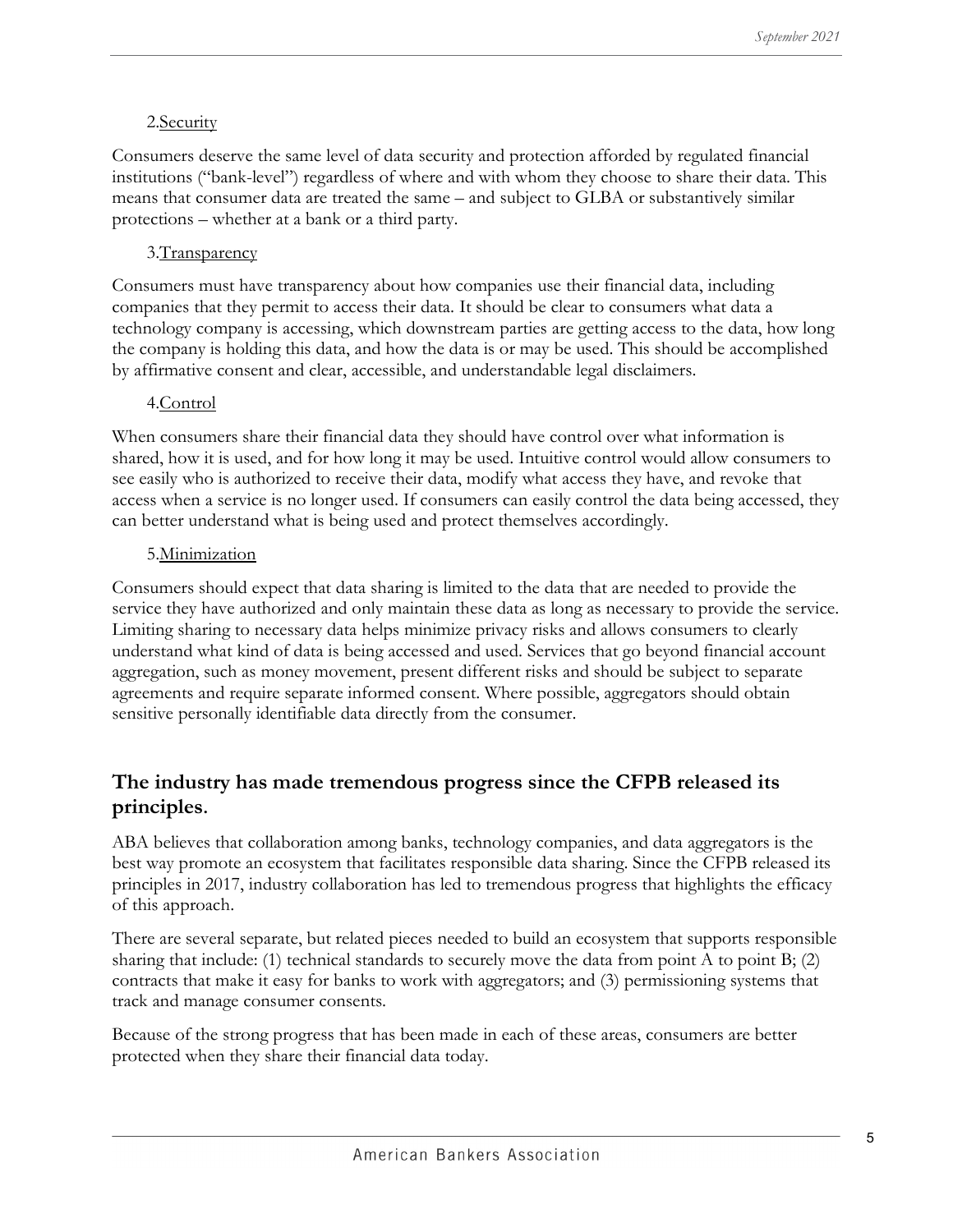## Technical Standards (APIs)

It is critical that we move away from legacy processes like "screen scraping" that leave consumers exposed to risk and adopt technical standards that can securely move data from banks to aggregators and beyond. APIs serve as universal adaptors for data, allowing for more secure transmission of data between systems in a standardized format. This empowers customers to share financial data without forfeiting their bank-user credentials. For more information on how APIs work, please refer to ABA's "Understanding APIs" report<sup>7</sup>.

This is an area where industry has made significant progress. In the fall of 2018 banks, aggregators, and technology companies came together to establish the Financial Data Exchange (FDX) out of a recognition that progress was only possible with the participation of a diverse group of stakeholders. FDX is a nonprofit formed to develop a common, interoperable, royalty-free standard for secure and convenient consumer and business access to their financial data. FDX has developed an API that can facilitate secure data sharing among all of these parties. ABA is a member of FDX alongside many of our member banks, technology companies, and aggregators.

The nature of innovation means that things are constantly changing, and no single technology will always be the right tool to facilitate secure data transmission. Moreover, flexibility is needed to accommodate the wide range of technologies banks currently employ. Prescriptive standards may prevent the most innovative companies from finding new, more secure methods of facilitating data sharing. There are also many different APIs for different solutions and while APIs are the best technology today, banks need the flexibility to adopt new technologies as the business of banking evolves. Technology mandates would lock us into legacy technologies and risk undermining both safety and innovation.

## **Contracts**

In order to move to API standards, banks and data aggregators must enter into legal contracts that dictate how data are accessed and protected. These contracts are critical to ensuring that customers' data are afforded bank-level protections when shared.

With legacy practices like "screen scraping" the bank has no direct relationship with an aggregator. This is because from a bank's perspective, an aggregator looks like its customer. Aggregators effectively show up on a bank's website and enter login credentials and access an account.

Implementing an API requires a contract that governs the use of that API and ensures the bank's data security and privacy requirements are being honored. However, negotiating these contracts is an expensive and time-consuming process, often taking as long as 12 months. While larger institutions have the resources and scale to engage in these negotiations, community banks typically lack the resources to negotiate directly with aggregators.

This is another area where the industry has made significant progress. Akoya is a network utility that makes it easier for banks and fintech apps to integrate API solutions. Akoya facilitates API connections by providing technical, legal, and security standards among financial institutions, data aggregators, and fintechs. This means that rather than having to create individual relationships with every aggregator or fintech, banks and fintechs can simply join the network and agree to a common set of rules designed to protect consumers. ABA recently hosted a podcast with Akoya and Jack

<sup>7</sup> https://www.aba.com/news-research/research-analysis/understanding-apis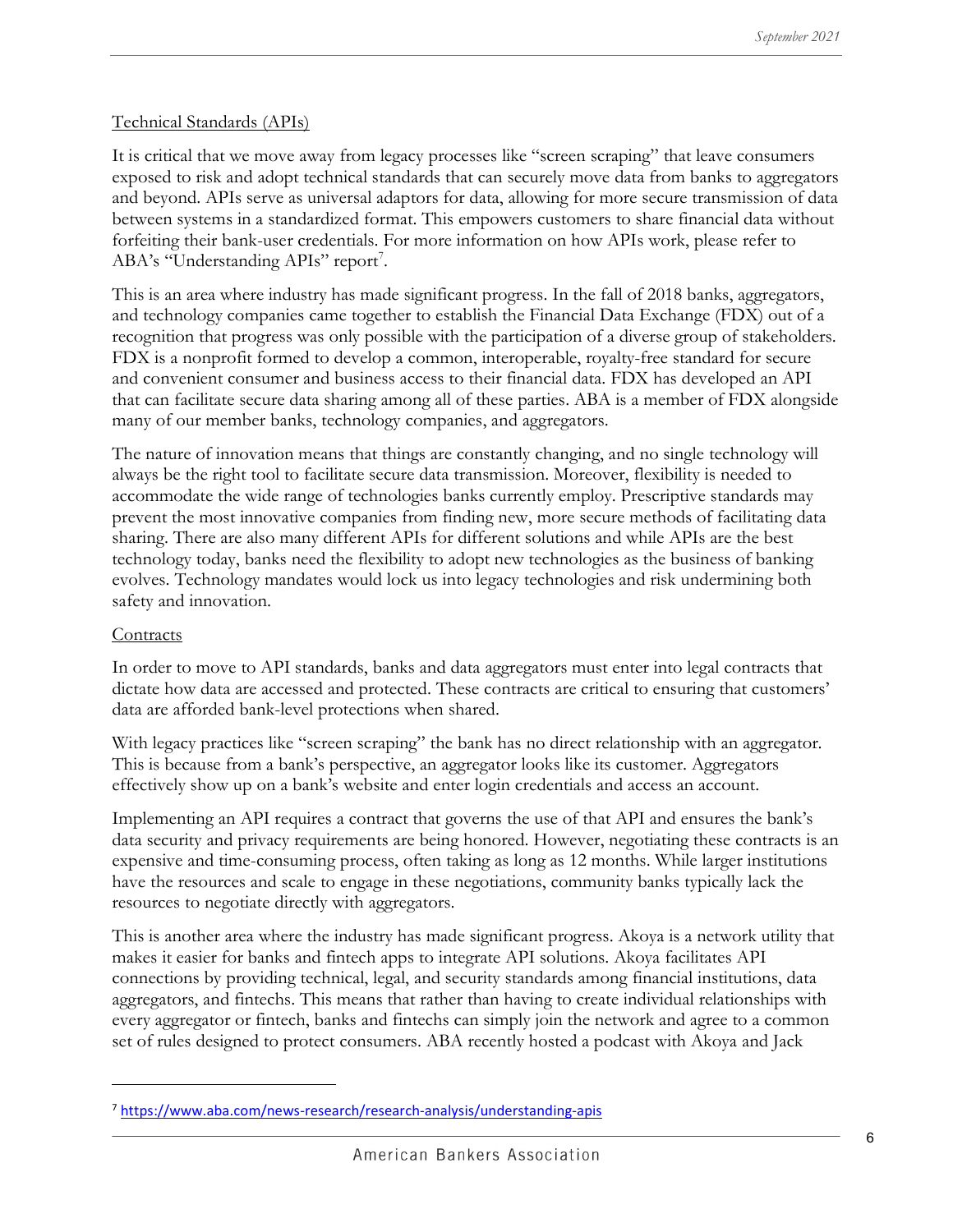Henry to discuss efforts developments that ensure community banks can offer their customers these products.<sup>8</sup>

Regulation also plays an important role here. Consistent regulation and proactive supervision of data recipients would make it easier for data holders to enter into contracts. Absent this supervision, banks feel the need to secure appropriate protections for their customers through these contracts. If there were a more consistent regulation, data holders would have a degree of confidence that recipients were being examined for compliance with key consumer protection laws, simplifying the contracting process.

#### Permissions

The third key component of empowering consumers to securely share their financial data is a permissioning system. Unlike the first two efforts, these are not industry-wide efforts, but typically done at the bank level as it is part of a bank's digital experience. These systems are key to facilitating transparency and consumer control over their data. Permissioning systems track where consumers have consented to share their financial data and provide a transparent portal that allows them to understand what data are shared, limit the data that are shared, and revoke access altogether. These systems can also help trace where data travels and provide visibility on the downstream parties that can access it.

We have seen many large banks unveil permissioning platforms. Wells Fargo's "Control Tower" and JPMorgan Chase's "Security Center" are just a few examples. Core integrations with Akoya offer community banks the ability to offer similar features.

# Prescriptive frameworks would be counterproductive to implementing Section 1033.

Today, millions of consumers already have the ability to share their financial information via secure API. This progress has been driven by industry collaboration that is supported by the principlesbased approach that the CFPB has taken to date. A more prescriptive approach is not only unnecessary but may undermine the progress that has already taken place and risks leaving consumers exposed if undertaken too narrowly.

In the advanced notice of proposed rulemaking issued in 2020, the CFPB considered whether it should prescribe criteria that identify the specific data fields that should be subject to the access rights described in Section 1033. This would represent a major shift away from the CFPB's current principles-based approach developed under Director Cordray that would likely have serious unintended consequences.

Implementation of prescriptive standards would quickly undermine the progress that has taken place since the CFPB published its principles in 2017. If the CFPB were to announce a new approach to data aggregation, industry participants would pause and quickly step away from existing initiatives that already give consumers more secure methods to share their data.

Prescriptive standards also rarely facilitate innovation. By their very nature, standards are relatively static. In a market that is evolving as quickly as financial services, the data fields that are identified as

<sup>8</sup> https://www.aba.com/news-research/podcasts/empowering-community-banks-with-open-finance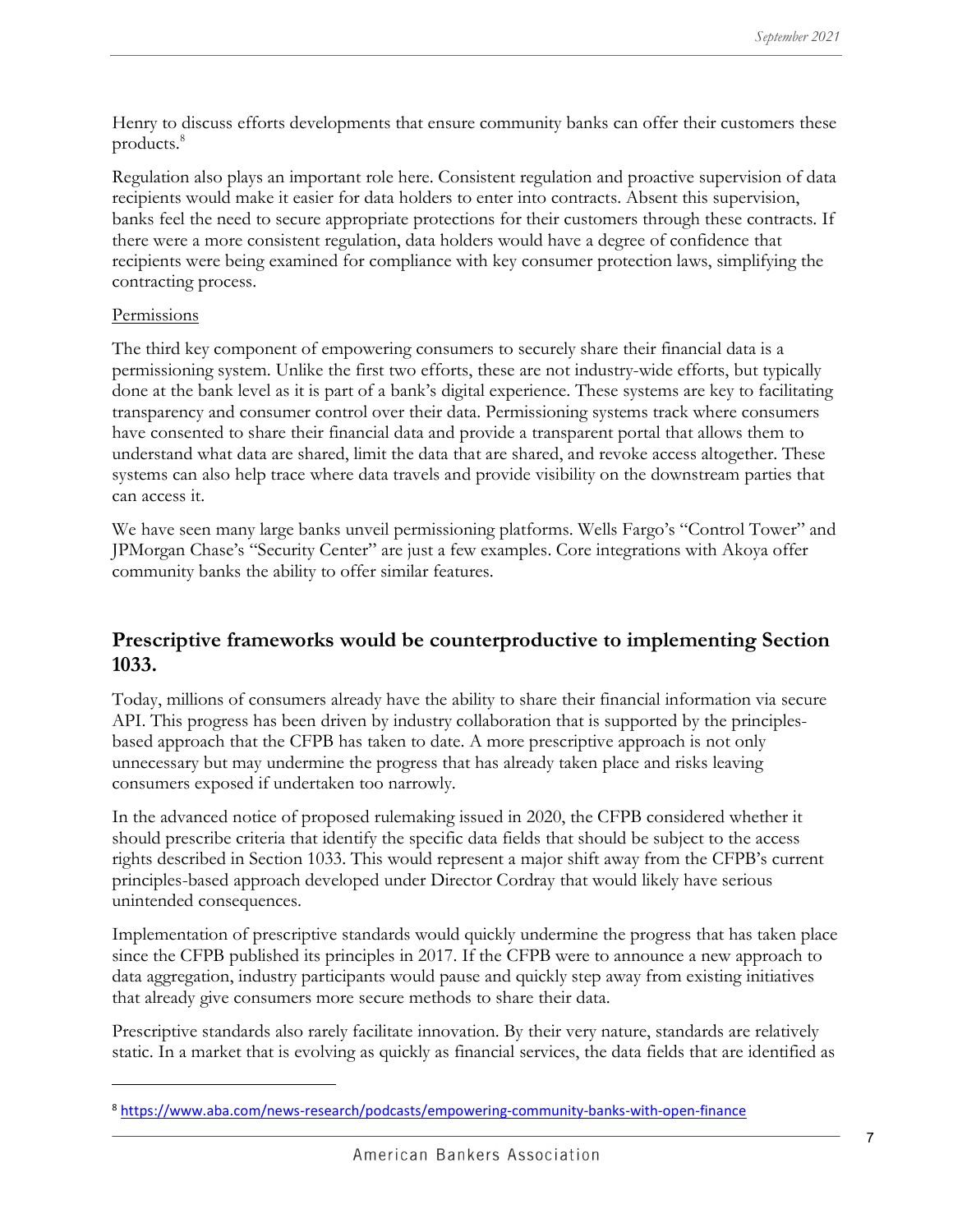important for today's use cases of aggregated data are unlikely to be appropriate for the innovations of tomorrow.

## Prescriptive action cannot focus solely on access but must also address the risks to consumers.

In addition to being unnecessary, prescriptive rulemaking may also put consumers at risk. Any prescriptive rule cannot only focus on defining the data fields, but must also build a robust framework for consumer protection that includes supervision, liability, and data security.

Access cannot be divorced from the other important principles already outlined by the CFPB and must be paired with security, transparency, control, and minimization. Consumers only benefit from access when the financial data retains bank-level legal protections, regardless of the entity that holds the data, and consumer trust in the financial system is maintained. Any effort to prescribe access without also prescribing the protections that must apply to that data would inevitably leave consumers exposed. For example, open banking laws enacted in Europe were only possible because strong general privacy laws already applied to all firms.

Moreover, any action to define the specific data fields subject to Section 1033 would undermine the CFPB's core principle of minimization. All fields included in this definition would inevitably be shared in every instance, rather than only shared if needed for the service a consumer authorized.

Today, many of these protections are implemented through the contracts that govern access. These contracts are either negotiated on a bilateral basis or via industry utilities like Akoya. These negotiations ensure that the right data fields are made available while minimizing the unnecessary data shared and securing protections for consumers.

Any prescriptive action by the CFPB to define the terms of access would also need to address the following critical issues:

- Supervision: The CFPB would need to establish a framework for direct supervision of all data recipients including downstream users of financial data to ensure that data are being afforded the appropriate protections.
- Liability: The CFPB would need to establish a liability framework that ensures that consumers are made whole in the event of a loss. It is critical that liability sits with the party best able to control for the risk and flows with the data to the entity that the consumer has permissioned to access the data. Any such framework should provide a practical, efficient, and fair means to assign and enforce the liability.
- Data Protection and Privacy: The CFPB would need ensure that data privacy requirements are consistent across banks and nonbanks. The FTC Safeguards Rule<sup>9</sup> (which applies to nonbanks) only sets out the standards and stops short of the important requirements adopted by the federal banking agencies for institutions to (a) establish and maintain appropriate safeguards to ensure the security of the data to which they have access and (b) notify customers as quickly as appropriate after a breach or data loss to allow customers to take steps to protect themselves in the event their information may have been compromised.<sup>10</sup>

<sup>9</sup> 16 C.F.R. 314

<sup>&</sup>lt;sup>10</sup> For more analysis on the importance of GLBA please see pages 4-5 of ABA's 2017 comments. https://www.consumerfinancemonitor.com/wp-content/uploads/sites/14/2017/02/ABA-Comment-CFPB-Data-Aggregators.pdf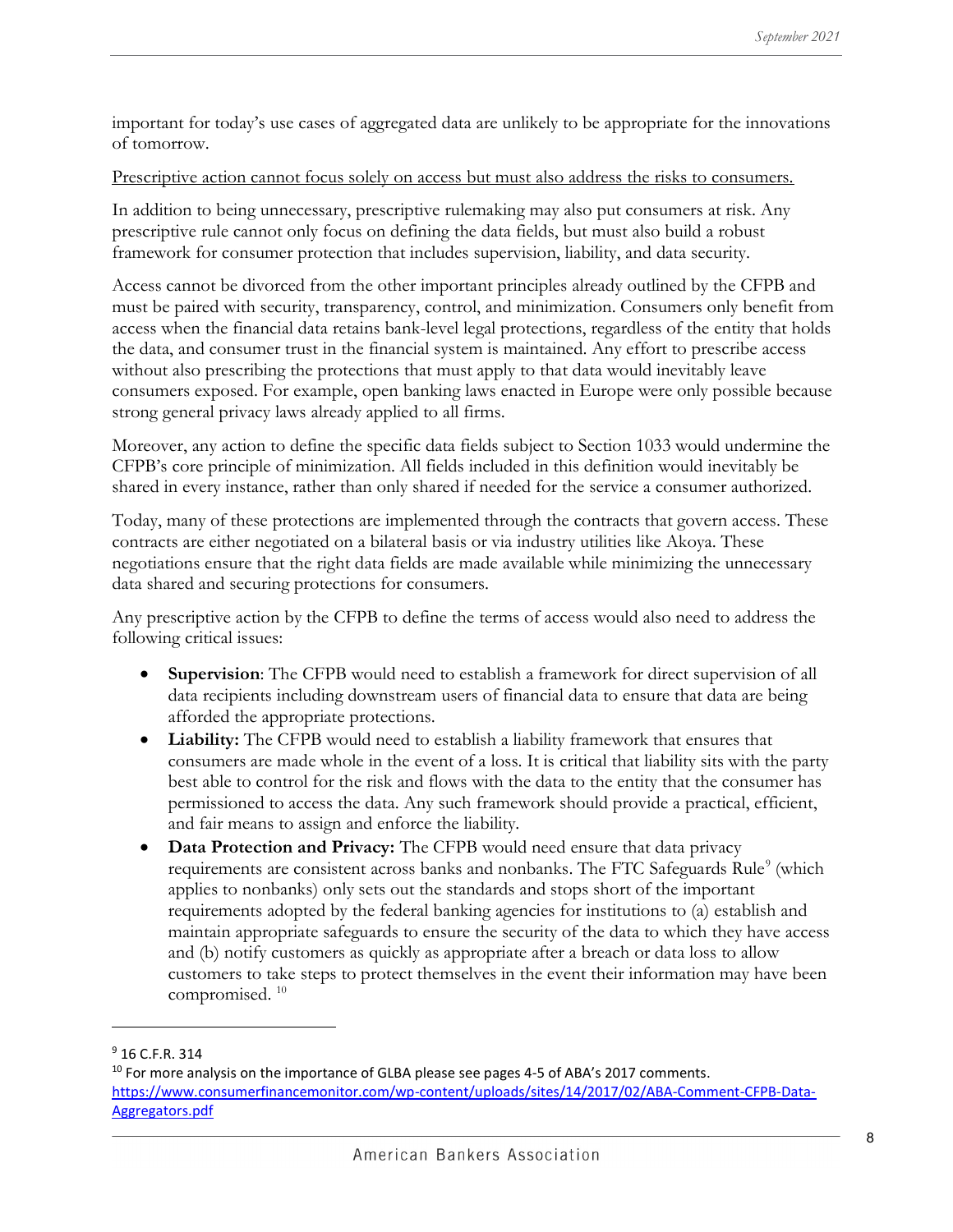# Congress should urge the CFPB to provide clarity to allow the market to continue to develop.

While we believe a market-driven approach is the best way to empower consumers to control their financial data, there are several regulatory and legal clarifications that can help give certainty to the market that will allow the private sector to more quickly make progress. Many of these topics are likely to be covered by the upcoming CFPB rulemaking. We believe that Congress should urge the CFPB to consider the following recommendations to ensure that customers of all banks – regardless of their asset size – can control their financial data and fully benefit from financial innovation.

Congress should urge the CFPB to clarify that GLBA applies to financial data throughout its lifecycle.

U.S. law has long accorded special status to consumer financial information given the sensitivity of the information. To ensure consumer financial information is properly secured, it is subject to laws related to privacy, data protection, and restrictions on data use and accessibility. For example, GLBA imposes on financial institutions obligations to respect customer privacy and to safeguard financial information. Specifically, Section 501 of that law imposes on financial institutions an "affirmative and continuing obligation to respect the privacy of its customers and to protect the security and confidentiality of those customers' nonpublic personal information."

Consumers expect that their financial data are adequately protected whether held by a bank or a data aggregator. As discussed above, GLBA provides a robust framework to protect "nonpublic personal information" of a consumer that is held by a "financial institution." ABA believes that data aggregation should be treated as a data processing activity that is financial in nature such that data aggregators fall under the GLBA's definition of "financial institution" and be subject to all the rules that apply to all other financial institutions. This ensures that data protections apply consistently and continually regardless of where the data originated, where they are transferred, or the type of company using or storing the data.

Congress used an intentionally robust and expansive definition of "financial institution" in GLBA, which encompasses "any institution the business of which is engaging in financial activities as described in [the Bank Holding Company Act of 1956, Section 4(k).]" This definition includes not only banks, but as interpreted by the Board of Governors of the Federal Reserve, encompasses any entity that provides data processing, data storage, and data transmission services for financial data. In other words, GLBA clearly applies to data aggregators.

While we believe it is clear that GLBA applies to data aggregators, any confusion in the market could stifle the progress toward moving to more secure methods of data sharing. Therefore, we believe that the CFPB should articulate clearly that data aggregators fall within GLBA's definition of "financial institution" subject to the requirements of GLBA as they apply to other financial institutions. This would ensure that consumers receive the GLBA security protections as implemented by the Bureau's Regulation P and the FTC's Safeguards Rule.

## Congress should urge the CFPB to bring data aggregators under direct supervision.

By the nature of their business, data aggregators hold a tremendous amount of consumer financial data. It is estimated that data aggregators hold the consumer log-in credentials for tens of millions of customers. Despite this, many consumers don't know that these intermediaries exist or how much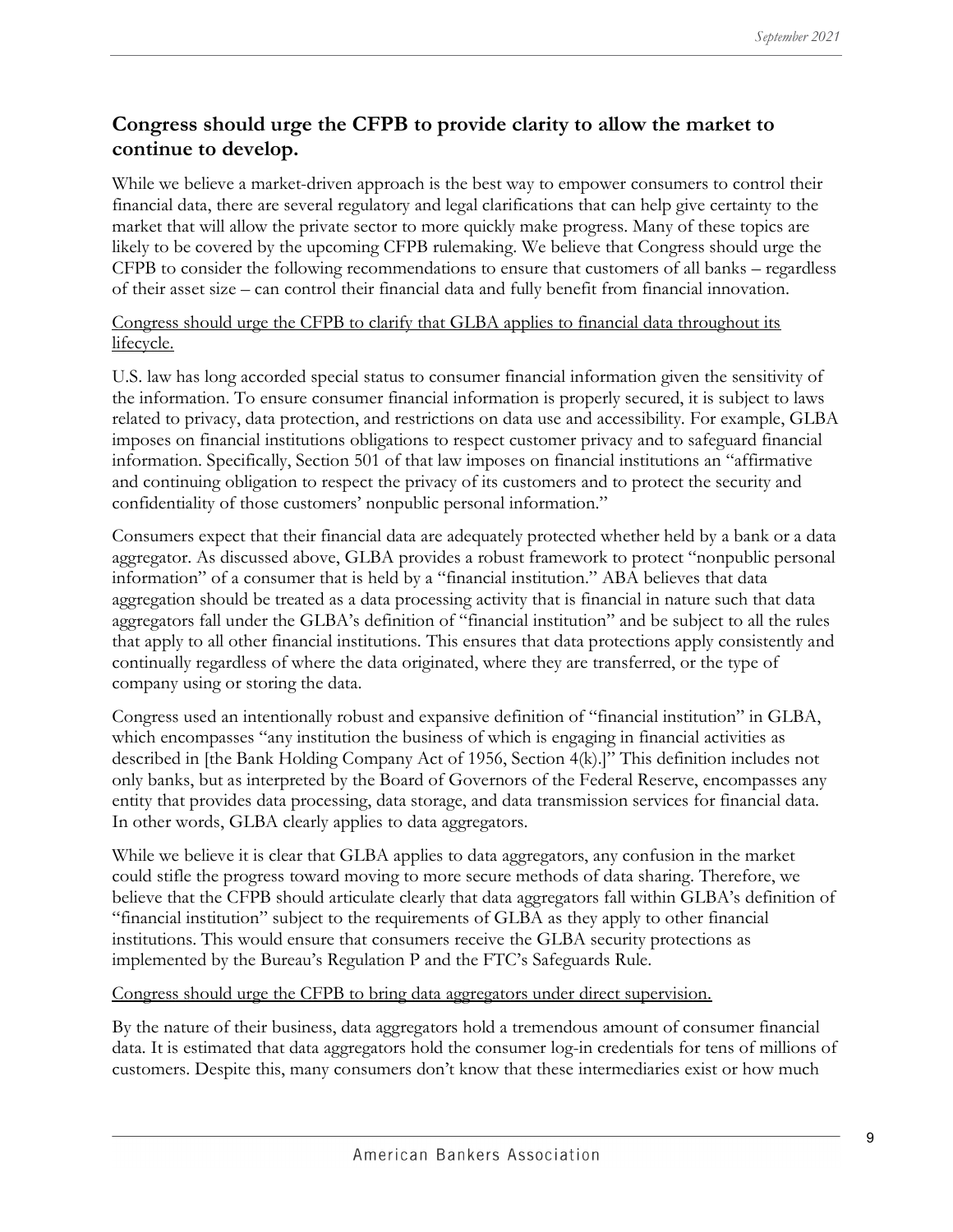of their information is being collected and shared. In most cases consumers do not have a direct relationship with these companies and must trust that their data are being handled appropriately.

As discussed in above, ABA believes that data aggregators are subject to GLBA, but their compliance with its privacy and security obligations is not clear and, more importantly, is not subject to supervision or regular examination. Proactive supervision is critical to identifying risks before any harm is done to consumers.

A cornerstone of Title X of the Dodd-Frank Act was the authority given to the CFPB to establish a supervisory program for nonbanks to ensure that federal consumer financial law is "enforced consistently, without regard to the status of a person as a depository institution, in order to promote fair competition." Experience demonstrates that consumer protection laws and regulations must be enforced in a fair and comparable way if there is to be any hope that the legal and regulatory obligations are observed. ABA believes that establishing accountability across all providers of comparable financial products and services is a fundamental mission of the CFPB. This is especially important for data aggregators, given the sensitive consumer financial information they store and process.

The bulk of the data processing in this area is managed by a select group of large companies. Accordingly, the CFPB should expeditiously initiate the rulemaking process under Dodd-Frank Act 1024 to define those "larger participants" in the market for consumer financial data that will be subject to regular reporting to and examination by the CFPB. Once the CFPB has imposed supervisory authority over the larger data aggregators, it will be better able to monitor – and react to – risks to consumers in this rapidly evolving marketplace.

### Congress should urge the CFPB to clarify that data aggregators are subject to Regulation  $E$  as service providers.

Under Section 1005.14 of Regulation E, a person that provides an electronic fund transfer service to a consumer but does not hold the consumer's account is generally subject to Regulation E, (with certain modifications) as a service provider, if it (1) issues an access device that the consumer can use to access the consumer's account held by a financial institution and (2) has no agreement with the account-holding institution regarding such access.

Data aggregators that permit consumers to initiate electronic fund transfers from accounts held at financial institutions that do not have an agreement with the financial institution should be treated as "service providers" under Regulation E, as they enable the use of "access devices" that initiate electronic fund transfers to and from the account. As service providers, they are liable for unauthorized transactions under Regulation E and are subject to certain other provisions.

Imposing liability for unauthorized transactions under these circumstances is appropriate and fair. The data aggregator is in the best position to control the risk of unauthorized transactions conducted through its system. In contrast, the financial institution holding the account has no commercial or other relationship with the data aggregator, no knowledge of, and no power over the data aggregator's security system, or any relationship with the aggregator's end clients. This approach is consistent with payment system laws which generally assign liability to the party that is in the best position to avoid a loss and manage the risk of a loss. Indeed, it is for these reasons that Regulation E assigns liability to service providers.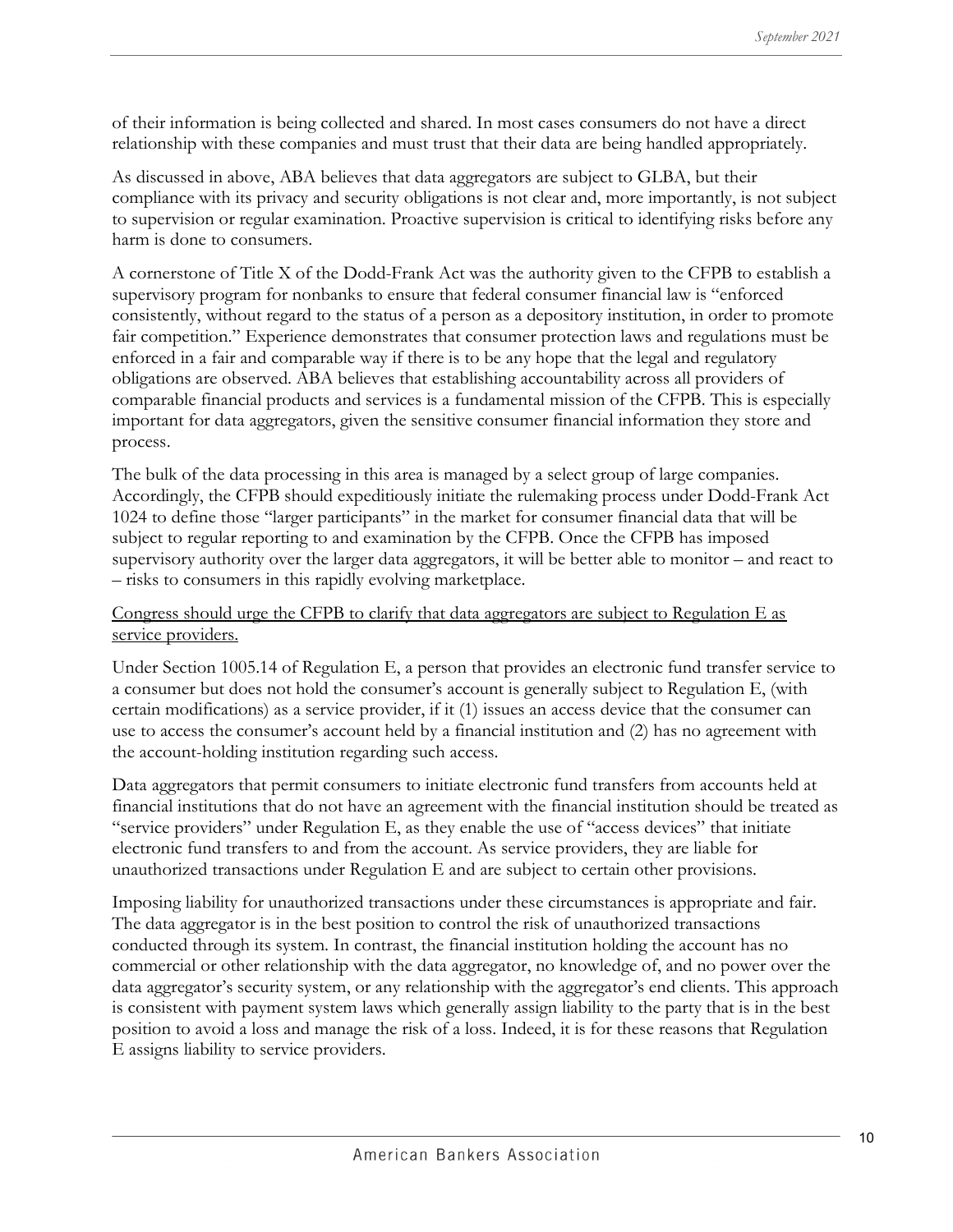Moreover, other service provider responsibilities of Regulation E support classifying data aggregators as service providers. These include requirements related to error resolution, disclosures, the prohibition against the issuance of unsolicited access devices, and changes in terms notices.

To avoid any ambiguity, the CFPB should confirm in Regulation E or the Official Commentary that data aggregators providing electronic fund transfer services are service providers under Regulation E. Equally important is that data aggregators be examined for their compliance with these consumer protection rules.

Congress should urge the CFPB to require that data aggregators periodically reconfirm consumer authorization to access their accounts.

When consumers authorize a third party to access their financial data, they expect that data sharing is limited to the data needed to provide the service they have authorized. This applies not only to the scope of data being shared, but to the period of time over which that access is granted. Some usecases of data aggregation are ongoing. However many are one-time events like account ownership verification. Yet, data holders have the ability to store login credentials indefinitely, sometimes continuing to access data years after the consumer has stopped using the service.

Federal Reserve Board Governor Lael Brainard explains this in a 2017 speech:

In examining the terms and conditions for a number of fintech apps, it appears that consumers are rarely provided information explaining how they can terminate the collection and storage of their data. For instance, when a consumer deletes a fintech app from his or her phone, it is not clear this would guarantee that a data aggregator would delete the consumer's bank login and password, nor discontinue accessing transaction information. If a consumer severs the data access, for instance by changing banks or bank account passwords, it is also not clear how he or she can instruct the data aggregator to delete the information that has already been collected. Given that data aggregators often don't have consumer interfaces, consumers may be left to find an email address for the data aggregator, send in a deletion request, and hope for the best.<sup>11</sup>

We believe that the CFPB should require data aggregators to re-obtain a consumer's consent on a periodic basis to ensure that consumer data are not shared indefinitely.

Banking regulators should clarify that bank agreements with data aggregators do not constitute third-party vendor relationships.

Data aggregators are authorized by and act on behalf of bank customers, not the bank. When banks enter into agreements with data aggregators, they do so to reduce risk and to apply additional protections to their consumers' data as the data leaves the secure banking environment.

Section 7 of the Bank Service Company Act (BSCA) requires banks to notify their regulators of contracts or relationships with certain third-party service providers and undertake due diligence on these partners. This is intended to capture relationships where banks partner with third parties to deliver experiences to their customer. In the case of data aggregators, there is no such partnership. The bank customers have directed their bank to share their data; a bank's contract simply lays out the terms for how that data are shared and provides a more secure portal for doing so. Such a

<sup>11</sup> https://www.federalreserve.gov/newsevents/speech/brainard20171116a.htm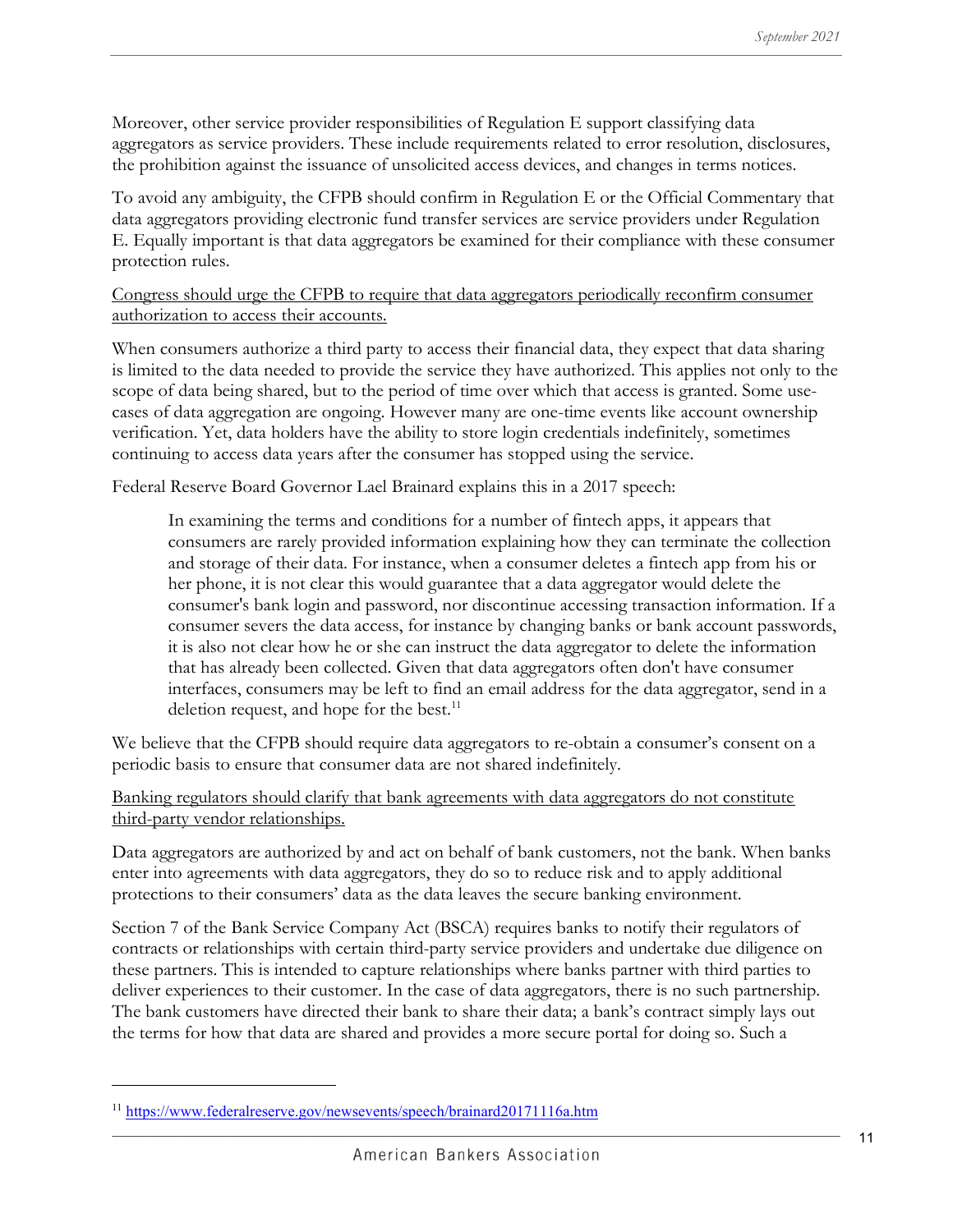contract should not result in the data aggregator becoming a third-party service provider to the bank. Rather, the relationship should be regarded as a customer-aggregator relationship.

A lack of clarity about the applicability of the BSCA to contracts with data aggregators could stifle adoption of more secure technologies that provide additional protections for customers. Moreover, banks have little ability to perform due diligence or supervise these data aggregators because the aggregators have no incentive to respond to bank due diligence requests since there is no business relationship between the bank and the aggregator.

## Banks should not be considered furnishers for purposes of FCRA

Congress should urge the CFPB to make clear that when a bank or other data holder is compelled to share information with a third party at the direction of a customer, the bank and other data holders are not considered to be furnishers for purposes of the Fair Credit Reporting Act (FCRA), regardless of how the third party uses the information. In these cases, banks are merely accommodating the customer and acting as the customer's agent. They are providing information just as they do, for example, when they send bank statements (by paper or electronically) directly to a lender processing their customer's loan application. The only difference is that the information is shared more efficiently using a process that is more convenient for the customer.

In these cases, the customer's agreement to share data is with the data aggregator, not the bank or other data holder. The banks and other data holders have no choice but to share the information and derive no direct or indirect benefit in sharing it. Its agreement with the third party is simply to provide a means for mitigating risk when sharing sensitive information at the customer's direction. In many cases, they may not and often do not know the purposes for pulling the data or how it will be used. Moreover, the data holders never collected the data with the intent of the data being used for these purposes.

Section 1033 of the Dodd-Frank Act recognizes this challenge and provides limitations that make clear banks do not have these responsibilities in regard to aggregated data. The law requires banks to make available only data that are in the "control or possession" of the bank and explicitly exempts "any information that the covered person cannot retrieve in the ordinary course of its business." Section 1033 requires banks only to disclose the data that they already have. FCRA imposes further requirements on furnishers to curate data in a way that makes it specifically usable for credit reporting purposes.

## Congress should urge the CFPB to coordinate with banking regulators in any rulemaking

Implementation of Section 1033 has wide-reaching implications for banks. Because of the sensitive nature of financial data, there are serious safety and soundness concerns that must be addressed. This is why Section 1033 requires the CFPB to "consult with the Federal banking agencies and the Federal Trade Commission," when prescribing any rules.

## Conclusion

Today, technology is fundamentally changing the way financial services are being delivered. Consumer financial data are more available and more widely shared than ever before. ABA believes that innovations in financial services present tremendous value. This value is only realized when innovations are delivered in a responsible manner that maintains the trust that is critical to the functioning of our financial system. The focus on the consumer financial data market is important.